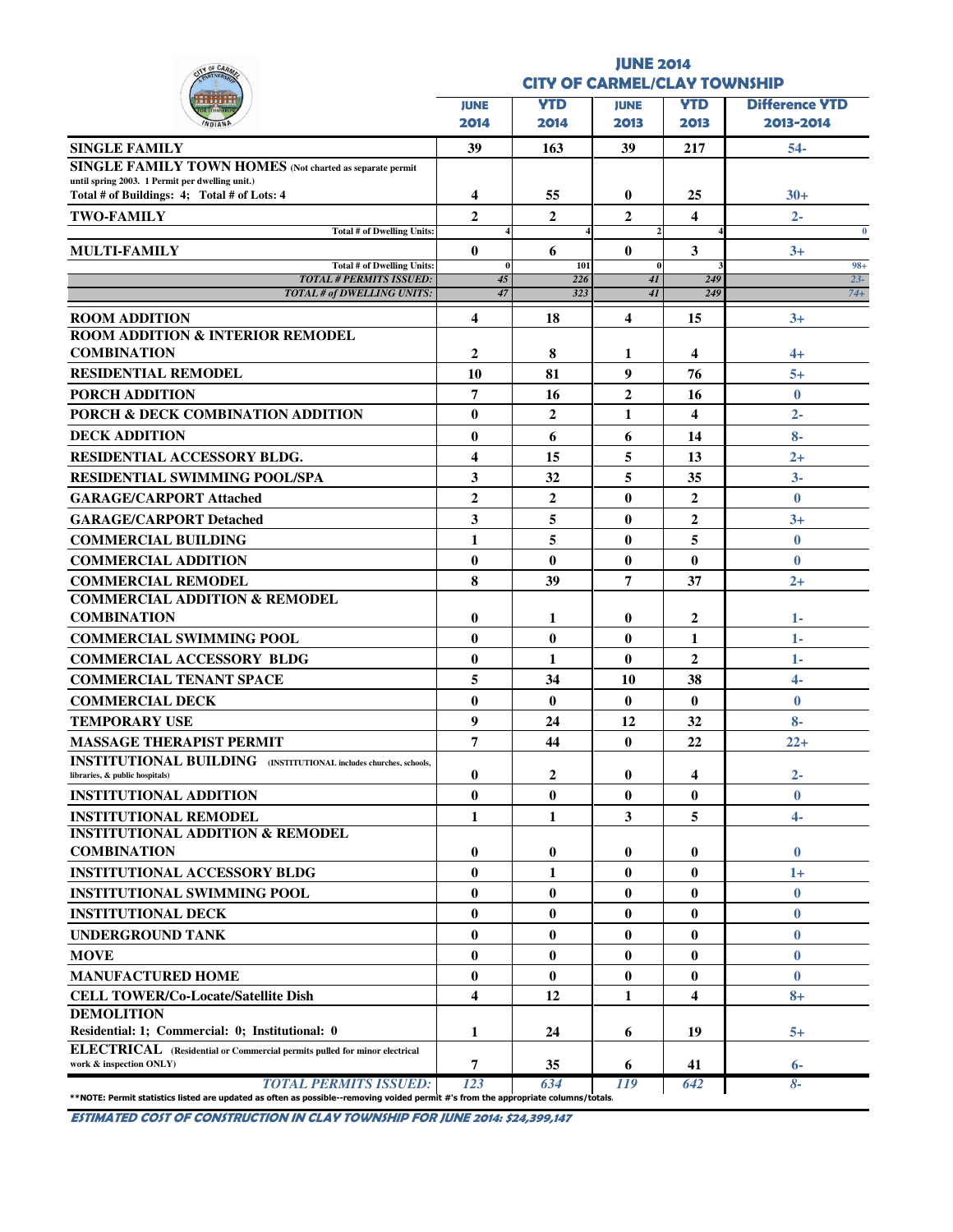## BUILDING & CODE SERVICES & SIGN ACTIVITY JUNE 2014

COMMERCIAL, INSTITUTIONAL, & MULTI-FAMILY - NEW STRUCTURES, ACCESSORY BUILDINGS, ADDITIONS, TENANT FINISHES, REMODELS, POOLS, DECKS (Institutional includes churches, schools & libraries) Type of Construction \_\_\_ \_\_\_\_\_\_\_\_\_\_\_\_Total Permits Issued PERMITS ISSUED INSTITUTIONAL REMODEL:…………………..……..………………………………………………………………….…….....1 • Hazel Dell Christian Church, 14501 Hazel Dell Parkway COMMERCIAL NEW STRUCTURE:…..…….…………………………………………………………………………….…….....1 • Horizon Bank, 1216 W. Carmel Drive COMMERCIAL TENANT FINISH / REMODEL: ……………………………………………………………………….…..…..13 ● Coastal Partners, 10425 Commerce Drive ● Lambda Chi Alpha, 11711 N. Pennsylvania St. #110 • Hamilton County Tourism, Inc., 37 Main Street ● Blaze Pizza, 12697 Pennsylvania St. Suite C • Expedient, 701 Congressional Blvd. ● Allied Solutions, 1320 City Center Dr. ● IU Health North Internal Medicine, 11700 N. Meridian St. #325 • Seven Corners, 303 Congressional Blvd. o Hancock Fabrics, 2200 E. 116<sup>th</sup> St. o Cincinnati Bell, 510 E. 96<sup>th</sup> St. #150 • Fuzion Analytics, 550 Congressional Blvd. 2<sup>nd</sup> Floor  $\bullet$  Geico Indiana Regional Facility,  $101$  W.  $103^{rd}$  St. #200 ● IU Health North Bariatric Center, 11725 Illinois St. #350 COMMERCIAL CERTIFICATES OF OCCUPANCY ISSUED COMMERCIAL TENANT FINISH / REMODEL:.…….………………………………………………………………….……...8 ● REI Real Estate, 11711 N. Pennsylvania St. #200 • Midwest School of Music, 254 SW First Ave. • Thrivent Financial, 3077 E. 98<sup>th</sup> St. #250

- Canopy Remodel, 12965 Old Meridian St.
- $\bullet$  Steele Legal Group, 3021 E. 98 $^{\rm th}$  St. #105
	- One Main Financial, 11611 N. Meridian St. #420
- $\bullet$  Sun Life, 301 Pennsylvania Parkway 3 $^{d}$  Floor
	- Carmel City Center LLC, 720 S. Rangeline Rd. #603-605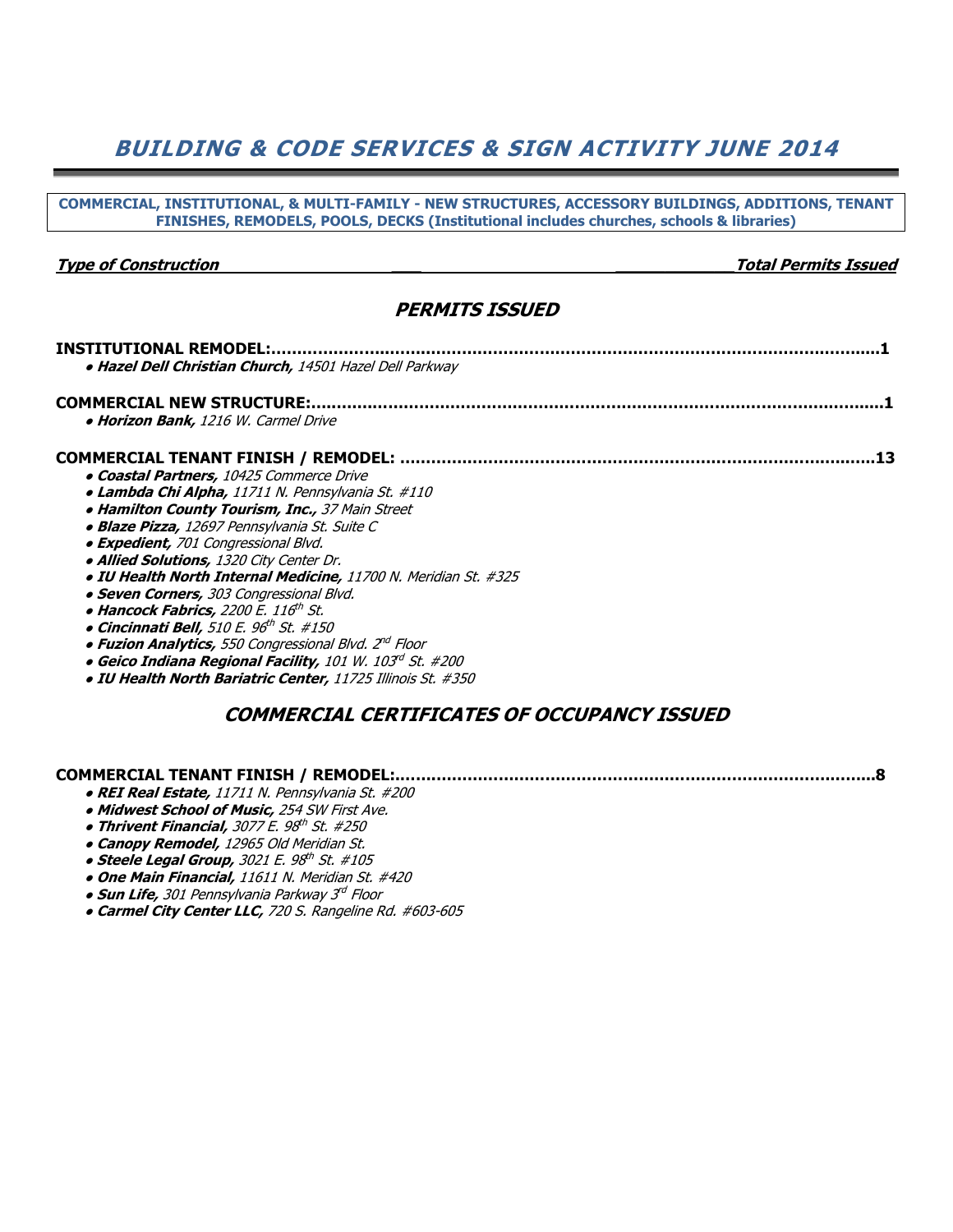|                                                                                                                                                             | <b>CARMEL UTILITIES PERMITS ISSUED: (Availability Fee Permits Included)</b> |                                                                                                                        |    |                           |                  |  |  |  |  |  |  |  |  |  |
|-------------------------------------------------------------------------------------------------------------------------------------------------------------|-----------------------------------------------------------------------------|------------------------------------------------------------------------------------------------------------------------|----|---------------------------|------------------|--|--|--|--|--|--|--|--|--|
| Water & Sewer Permit:                                                                                                                                       | 16<br><b>Water Permits Only:</b>                                            |                                                                                                                        | 14 | <b>Prepaid Utilities:</b> | 4                |  |  |  |  |  |  |  |  |  |
|                                                                                                                                                             |                                                                             |                                                                                                                        |    | <b>JUNE 2014</b>          | <b>JUNE 2013</b> |  |  |  |  |  |  |  |  |  |
|                                                                                                                                                             | <b>TOTAL PERMITS ISSUED:</b> (EXCLUDING Water, Sewer, and Sign Permits)     |                                                                                                                        |    |                           |                  |  |  |  |  |  |  |  |  |  |
| <b>TOTAL WATER &amp; SEWER PERMITS:</b>                                                                                                                     |                                                                             |                                                                                                                        |    | 34                        | 38               |  |  |  |  |  |  |  |  |  |
| <b>TOTAL SIGN PERMITS:</b> (May not include signs approved for/with the issuance/guidelines of a Temporary Use permit)                                      |                                                                             |                                                                                                                        |    | 30                        | 14               |  |  |  |  |  |  |  |  |  |
| <b>BUILDING INSPECTIONS PERFORMED:</b>                                                                                                                      |                                                                             |                                                                                                                        |    | 488                       | 487              |  |  |  |  |  |  |  |  |  |
| <b>BUILDING PLAN REVIEW:</b><br>(As of Feb. 2008: This # includes inspections plan reviews completed by the Code Enforcement staff for various permit type) |                                                                             | (The # includes inspections by Urban Forestry; but does not include Carmel Fire Dept. or Code Enforcement inspections) |    | 119                       | 126              |  |  |  |  |  |  |  |  |  |
| <b>PUBLIC REQUEST FOR INFORMATION (RFI):</b>                                                                                                                |                                                                             |                                                                                                                        |    | 29                        | 77               |  |  |  |  |  |  |  |  |  |

### BUILDING & CODE SERVICES CODE ENFORCEMENT JUNE 2014

|                            | <b>CODE ENFORCEMENT TASK REPORT SUMMARY FOR JUNE 2014</b> |                              |               |  |  |  |  |  |  |  |  |  |  |
|----------------------------|-----------------------------------------------------------|------------------------------|---------------|--|--|--|--|--|--|--|--|--|--|
| <b>COMPLAINTS RECEIVED</b> | TOTAL:                                                    | <b>INSPECTION STATISTICS</b> | <b>TOTAL:</b> |  |  |  |  |  |  |  |  |  |  |
| <b>FMAIL</b>               | 10                                                        | <b>NEW CASES</b>             | 86            |  |  |  |  |  |  |  |  |  |  |
| "MY CARMEL" APP            | 19                                                        | INITIAL INSPECTIONS          | 72            |  |  |  |  |  |  |  |  |  |  |
| <b>PHONE</b>               | 37                                                        | <b>ABATEMENT</b>             | 17            |  |  |  |  |  |  |  |  |  |  |
| <b>REFERRAL</b>            |                                                           | <b>BZA AGENDA</b>            |               |  |  |  |  |  |  |  |  |  |  |
| <b>STAFF</b>               | 13                                                        | INITIAL VIOLATION NOTICE     | 40            |  |  |  |  |  |  |  |  |  |  |
| <b>WALK-IN</b>             | 0                                                         | <b>RE-INSPECTIONS</b>        | 124           |  |  |  |  |  |  |  |  |  |  |
|                            |                                                           | <b>CLOSED CASES</b>          | 115           |  |  |  |  |  |  |  |  |  |  |

#### CODE ENFORCEMENT MONTHLY REPORT FOR JUNE 2014

| <b>TYPE OF COMPLAINT/VIOLATION</b> | <b>NEW CASES</b> | <b>TYPE OF COMPLAINT/VIOLATION</b> | <b>NEW CASES</b> |
|------------------------------------|------------------|------------------------------------|------------------|
| BUILDING CODE VIOLATIONS           |                  | PARKING IN LAWN/GREENBELT          | 0                |
| DRAINAGE OR EROSION                |                  | PROPERTY MAINTENANCE               | 11               |
| <b>ENCROACHMENT</b>                | 0                | RECREATIONAL VEHICLE               |                  |
| <b>FARM ANIMALS</b>                |                  | RIGHT-OF-WAY OBSTRUCTION           |                  |
| <b>FENCE VIOLATION</b>             |                  | <b>ILLEGAL SIGNS</b>               | 154              |
| <b>GRASS OR WEEDS</b>              | 35               | STAGNANT WATER                     |                  |
| <b>HOME OCCUPATION</b>             | 2                | <b>TRASH OR DEBRIS</b>             | 10               |
| NOISE REGULATIONS                  | 0                | UNSAFE BUILDING                    |                  |
| OPEN AND ABANDONED                 |                  | VEHICLE DISPLAY, ON LAWN OR JUNK   | 8                |
| <b>OUTDOOR STORAGE</b>             | 0                | ZONING USE VIOLATIONS              |                  |
| <b>OTHER</b>                       |                  | <b>TOTAL</b>                       | 241              |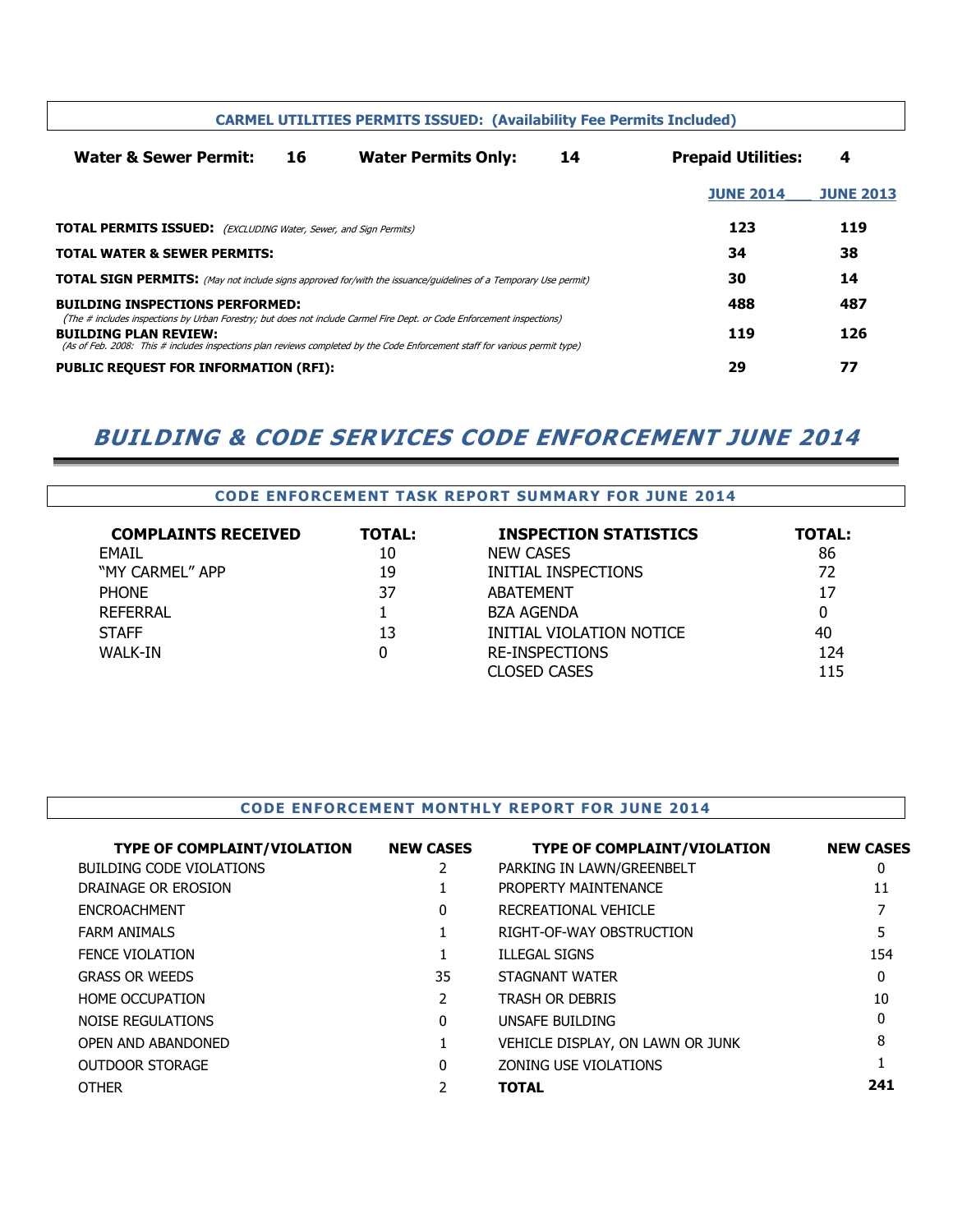#### DEPARTMENT OF COMMUNITY SERVICES INCOME REPORT JUNE 1-30, 2014



Transaction Types: **All any of Transactions**: **#** of Transactions: Total Income of Transactions: **BUILDING PERMITS:** [Building permits includes the fee for full Certificate of Occupancy (C/O) or Substantial Completion (C.S.C.) that will be issued, when required.] 91 91 121,724.59 **DEMOLITION PERMITS:** 279.00 ELECTRICAL PERMITS: (Separate electrical/meter inspections-no other work being done.) <br>
| 7 | \$ 617.50 LATE FEES: 3 2,256.50 \$ MASSAGE THERAPIST PERMITS/RENEWALS:  $\begin{array}{ccc} 1 & 7 & | \ \$ & 140.00 \end{array}$ RE-INSPECTION, EXTRA/ADDITIONAL INSPECTION, AND/OR TEMPORARY C/O / C.S.C. **FEES:** 3,995.00 \$ 3,995.00 \$ 3,995.00 \$ 51 \$ 3,995.00 PLAN AMENDMENT: (COMMERCIAL/INSTITUTIONAL) 0 \$ - PLAN AMENDMENT: (RESIDENTIAL) 88 (656.39 \$656.39 \$656.39 \$656.39 **SPECIAL EVENT PERMITS:**  $\begin{array}{ccc} 1 & 7 & | & 5 & 1,120.00 \\ 1 & 2 & | & 5 & 1,120.00 \\ 2 & 3 & | & 1,120.00 & 3.000 \\ 3 & 4 & | & 1,120.00 & 3.000 \\ 4 & 5 & | & 1,120.00 & 3.000 \\ 5 & 6 & | & 1,120.00 & 3.000 \\ 6 & 6 & | & 1,120.00 & 3.000 \\ 7 & 7 & 8 & | & 1,120.000$ TEMPORARY USE PERMITS/EXTENSIONS: 1 \$ 320.50 ADLS: (Applications)  $\begin{array}{ccc} 0 & \text{if } 0 & \text{if } 0 \end{array}$ ADLS AMENDMENTS: 11 880.50 COMMITMENT AMENDMENTS:  $\begin{array}{ccc} 0 & 1 \\ 0 & 1 \end{array}$ DEVELOPMENT PLAN:  $0 \qquad | \; \$$ DEVELOPMENT PLAN AMENDMENTS:  $\begin{array}{ccc} & & & \ & & \ & & \text{0} & \end{array}$ HPR REVIEWS:  $\begin{array}{ccc} & & & \text{ } & & \text{ } \\ \text{} & & \text{ } & \text{ } & \text{ } & \text{ } & \text{ } \end{array}$ ORDINANCE AMENDMENT APPLICATIONS:  $\begin{array}{ccc} 0 & \ {\color{red} \S} & \end{array}$ PLAT VACATIONS:  $\begin{array}{ccc} & & & \\\text{PLAT VACATIONS:} & & & \end{array}$ PRIMARY PLATS: 0 \$ - PRIMARY PLAT AMENDMENTS:  $\begin{array}{ccc} & & & & \ & & & \ & & & \ & & & 0 & \end{array}$ PUD ORDINANCES: 0 \$ - REZONE: the set of the set of the set of the set of the set of the set of the set of the set of the set of the set of the set of the set of the set of the set of the set of the set of the set of the set of the set of the SDR SITE PLAN REVIEWS: the contract of the contract of the contract of the contract of the contract of the contract of the contract of the contract of the contract of the contract of the contract of the contract of the con SECONDARY PLATS / REPLATS:  $\begin{array}{ccc} 1 & 1 & 1 \\ 9 & 9,543.00 \end{array}$ SUBDIVISION WAIVERS: 0 \$ - **ZONING WAIVER:**  $\begin{bmatrix} 0 & 1 \\ 0 & 1 \end{bmatrix}$   $\begin{bmatrix} 0 & 1 \\ 0 & 1 \end{bmatrix}$ TAC ONLY APPLICATIONS:  $\begin{array}{ccc} & & & & 0 & \ {\mathbb{S}} & & \ {\mathbb{S}} & & \ {\mathbb{S}} & & \ {\mathbb{S}} & & \end{array}$ COMMITMENT AMENDMENT:  $\begin{array}{ccc} 0 & 1 \\ 0 & 1 \end{array}$ DEVELOPMENT STANDARDS VARIANCES:  $\begin{array}{ccc} 0 & \ {\pm} & \ 0 & \ {\pm} & \end{array}$ HEARING OFFICER REVIEWS:  $\begin{array}{ccc} 4 & 4 \\ 4 & 5 \end{array}$  1,123.00 SPECIAL EXCEPTION VARIANCE: 0 \$ - SPECIAL USES: (Inlcudes Special Use Amendments)  $\begin{array}{ccc} 1 & 1 & 1 \\ 1 & 1 & 1 \end{array}$  1,312.60 USE VARIANCES:  $\begin{array}{ccc} 1 & 1 & 1 \\ 1 & 1 & 1 \end{array}$   $\begin{array}{ccc} 1,609.00 \\ 1,609.00 \\ \end{array}$ **SIGN PERMITS:**  $\begin{array}{ccc} 4,317.14 \\ -22 \end{array}$  4,317.14 ADMINSTRATIVE APPROVALS:  $\begin{array}{ccc} 0 & \ {\mathfrak{z}} & \ - & \end{array}$ APPEALS: the contract of the contract of the contract of the contract of the contract of the contract of the contract of the contract of the contract of the contract of the contract of the contract of the contract of the TIME EXTENSIONS: 0 \$ - TRAFFIC STUDIES: 0 \$ - MISC.: (COPIES/MAPS/DUPLICATE PLARCARDS/ETC)  $\parallel$  15  $\parallel$  \$ 6,776.11 **ZONING DETAILS/LETTER:** 1 \$ 95.00 ZONING ORDINANCES: (Copies of)  $\begin{array}{ccc} & & | & 0 & | \; \$ & & \; \end{array}$ **PARK & RECREATION IMPACT FEE: (PRIF)** 44 \$ 76,396.00 TOTALS: GENERAL FUND: \$ 156,765.83 PRIF ACCOUNT # 106: **\$ 76,396.00 \$ 76,396.00** UTILITY FEES: (Sewer/Water permits) and the set of the set of the set of the set of the set of the set of the set of the set of the set of the set of the set of the set of the set of the set of the set of the set of the se TOTAL DEPOSIT: \$ 340,271.83 Last Month's General Fund Deposit: \$ 200,240.63

Last Month's Total Deposit:  $\begin{array}{ccc} 1 & 3 & 413,921.63 \\ 4 & 413 & 413 \end{array}$ 

NOTE: Receipts were deposited for 21 business days this month.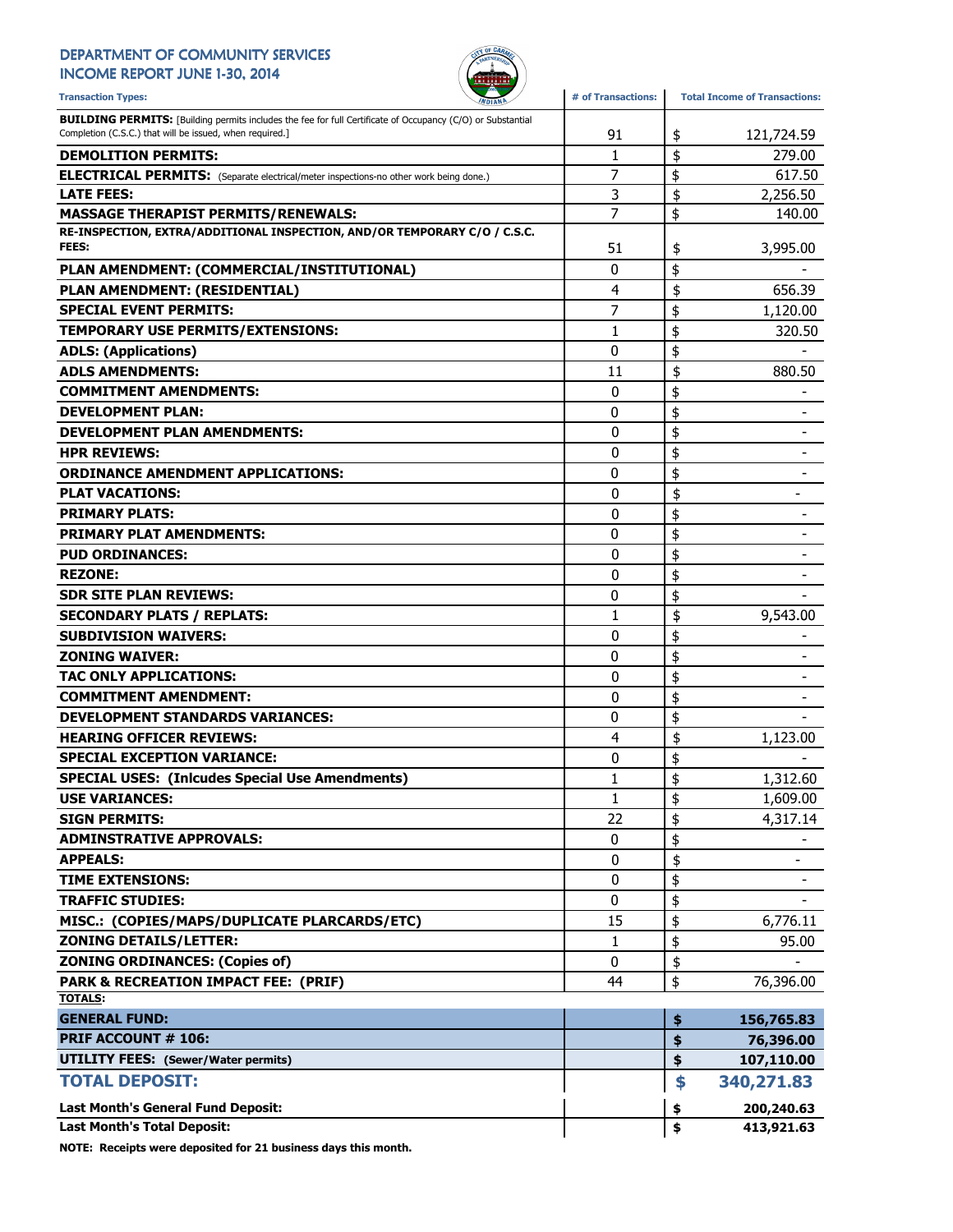#### SPECIAL STUDIES COMMITTEE ACTIVITY CITY OF CARMEL/CLAY TOWNSHIP – JUNE 3, 2014

| 580 CARMEL<br>580 E. Carmel Dr.<br>The applicant seeks site plan and design approval for a 3-story<br>office building, parking area, and detention pond<br>Docket #: 13120023                                                                                                  | DP Amend / ADLS Amend | Tabled to July 1, 2014                                                        |
|--------------------------------------------------------------------------------------------------------------------------------------------------------------------------------------------------------------------------------------------------------------------------------|-----------------------|-------------------------------------------------------------------------------|
| <b>JKB PROPERTIES RESTAURANT RENOVATION</b><br>12901 Old Meridian St.<br>The applicant seeks approval for the repair & renovation of an<br>existing restaurant building (the former Glass Chimney/Deeter's<br>site), along with some site modifications.<br>Docket #: 14050010 | <b>ADLS Amendment</b> | Approved 5-0                                                                  |
| <b>RIVER ROAD SHOPS OF LEGACY, BUILDINGS 2 &amp; 3</b><br>14560 River Rd.<br>The applicant seeks architecture/design approval for buildings 2<br>& 3, as well as approvals for landscaping, lighting, and signage.<br>Docket #: 14050011                                       | <b>ADLS Amendment</b> | Approved 5-0                                                                  |
| <b>LAKESIDE APARTMENTS PHASE 1A</b><br>600 W. Carmel Dr.<br>The applicant seeks site plan and design approval for 17 multi-<br>family apartment buildings and one clubhouse building on 14<br>acres.<br>Docket #: 14030017                                                     | DP / ADLS             | Discussed, then continued to July 1, 2014 Special<br><b>Studies Committee</b> |

### SUBDIVISION COMMITTEE ACTIVITY CITY OF CARMEL/CLAY TOWNSHIP – JUNE 3, 2014

#### MEETING CANCELLED

#### PLAN COMMISSION ACTIVITY CITY OF CARMEL/CLAY TOWNSHIP – JUNE 17, 2014

| <b>MONON GREENWAY OVERLAY REZONE, NATURAL SECTION</b><br><b>SOUTH</b><br>The applicant seeks approval to rezone properties which abut the<br>Monon Greenway, south of Carmel Drive, to include them in the<br>Monon Greenway Overlay Zone.<br>Docket #: 14050017                                                            | Rezone                    | Discussed, then sent to Subdivision Committee on<br><b>July 1, 2014</b> |
|-----------------------------------------------------------------------------------------------------------------------------------------------------------------------------------------------------------------------------------------------------------------------------------------------------------------------------|---------------------------|-------------------------------------------------------------------------|
| BLACKWELL PARK, PHASE II (H.C. BURNETT SUBDIVISION PLAT<br><b>VACATION)</b><br>The applicant seeks plat vacation of 6 lots, easements, and road<br>right-of-way, for the creation of Blackwell Park, Phase II.<br>Docket #: 14030019                                                                                        | <b>Plat Vacation</b>      | Tabled to July 15, 2014                                                 |
| <b>BLACKWELL PARK, PHASE II (REPLAT OF C.W. WEIDLER'S</b><br>SUBDIVISION (LOTS 62, 63, 64 PART, 65 PART, AND 66 PART)<br>Docket #: 14030020                                                                                                                                                                                 | <b>Primary Plat</b>       | Tabled to July 15, 2014                                                 |
| <b>WAIVER, SCO CHAPTER 6.03.21</b><br>240 $5^{th}$ St. NE<br>Plats with more than 15 lots need at least 2 points of access. The<br>applicant seeks primary plat amendment approval to create 19<br>lots on 4.39 acres (including HC Burnett Subdivision listed above<br>for Blackwell Park, Phase II.<br>Docket #: 14040014 | <b>Subdivision Waiver</b> | Tabled to July 15, 2014                                                 |
| <b>AMPG BUILDING</b><br>9755 Mayflower Park Dr.<br>The applicant seeks site plan and design approval for a 52, 254<br>square foot building on 5.8 acres.<br>Docket #: 14020006                                                                                                                                              | DP / ADLS                 | Withdrawn                                                               |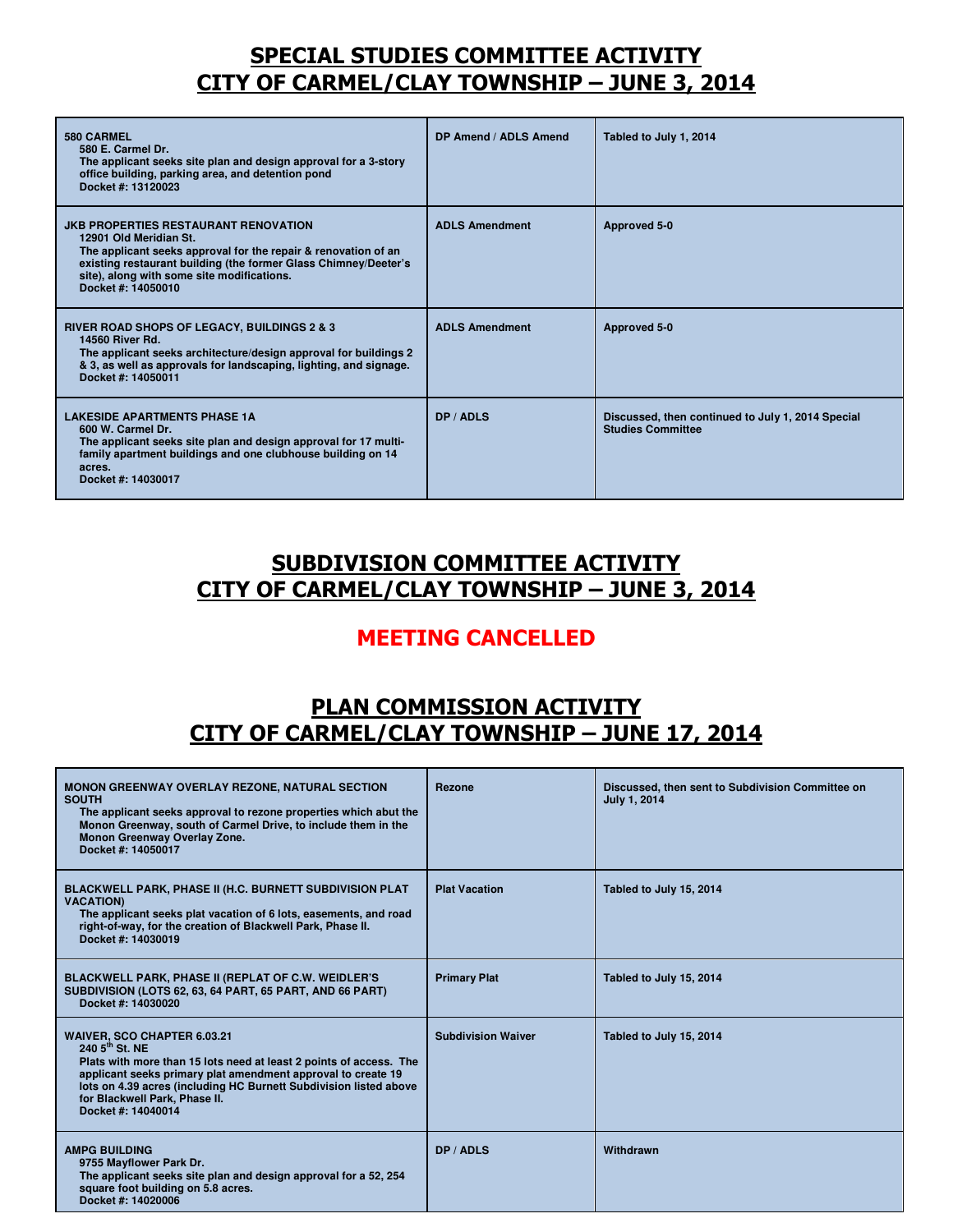### BOARD OF ZONING APPEALS ACTIVITY CITY OF CARMEL/CLAY TOWNSHIP

## BZA HEARING OFFICER – JUNE 23, 2014

| <b>MORSE POOL SETBACK, WOODS AT WILLIAMS CREEK, LOT 24</b><br>485 Wetherby Lake Dr.<br>The applicant seeks the following development standards<br>variance approval for a new pool.<br>3 feet minimum pool setback from easement, pool deck<br>requested in easement.<br>Docket #: 14050018 | Variance | Approved with condition of BPW approval |
|---------------------------------------------------------------------------------------------------------------------------------------------------------------------------------------------------------------------------------------------------------------------------------------------|----------|-----------------------------------------|
| <b>GREYHOUND COMMONS/LOWES, GROUND SIGN HEIGHT</b><br>14480 Lowe's Way<br>The applicant seeks the following development standard<br>variance for 2 new ground signs:<br>10 feet max ground sign height, 13 feet requested<br>Docket #: 14050024                                             | Variance | Approved                                |
| DRISCOLL GARAGE, 741 1ST AVE NW<br>741 $1st$ Ave NW<br>The applicant seeks the following development standards<br>variances for a new garage:<br>Max ground floor area 720 square feet, 820 square feet requested<br>Docket #: 14060001                                                     | Variance | Approved                                |

# REGULAR MEETING – JUNE 23, 2014

| <b>COLLEGE PARK CONGREGATION OF JEHOVAH'S WITNESSES,</b><br><b>KINGDOM HALL</b><br>10439 Commerce Dr.<br>The applicant seeks the following special use approval:<br>Special Use: Place of worship in a B-5/business district<br>Docket #: 14050007                                                                                                                                                                                                                                                                          | <b>Special Use</b>          | Approved, 5-0     |
|-----------------------------------------------------------------------------------------------------------------------------------------------------------------------------------------------------------------------------------------------------------------------------------------------------------------------------------------------------------------------------------------------------------------------------------------------------------------------------------------------------------------------------|-----------------------------|-------------------|
| MI ESCUELITA PRESCHOOL, 120 THIRD ST NW<br>120 Third St. NW<br>The applicant seeks the following use variance:<br><b>Permitted Uses</b><br>Docket #: 14050008                                                                                                                                                                                                                                                                                                                                                               | <b>Use Variance</b>         | Approved, 5-0     |
| <b>BLACKWELL PARK PHASE II</b><br>510-531 Burnett Ct.<br>The applicant seeks the following development standards<br>variances for an existing office building.<br>Max density 3.9 lots/acre, 4.33 lots/acre requested<br>Docket #: 14040017<br>Min Lot Size 10,000 sq.ft, 6,600 sq.ft. requested<br>Docket #: 14040018<br>35 ft. Min Front Yd. Setback, 20 ft. requested<br>Docket #: 14040019<br>Min Lot Width 80 ft., 55 ft. requested<br>Docket #: 14040020<br>35% Max Lot Coverage, 45% requested<br>Docket #: 14040021 | Variance                    | Tabled to July 28 |
| TOM WOOD DAY DRIVE, PARKING LOT LIGHTING<br>9624 Day Drive<br>The applicant seeks to amend a commitment, made in 2012 as part<br>of the Use Variance for a parking lot, to allow parking lot lighting.<br>Docket #: 14040022                                                                                                                                                                                                                                                                                                | <b>Commitment Amendment</b> | Tabled to July 28 |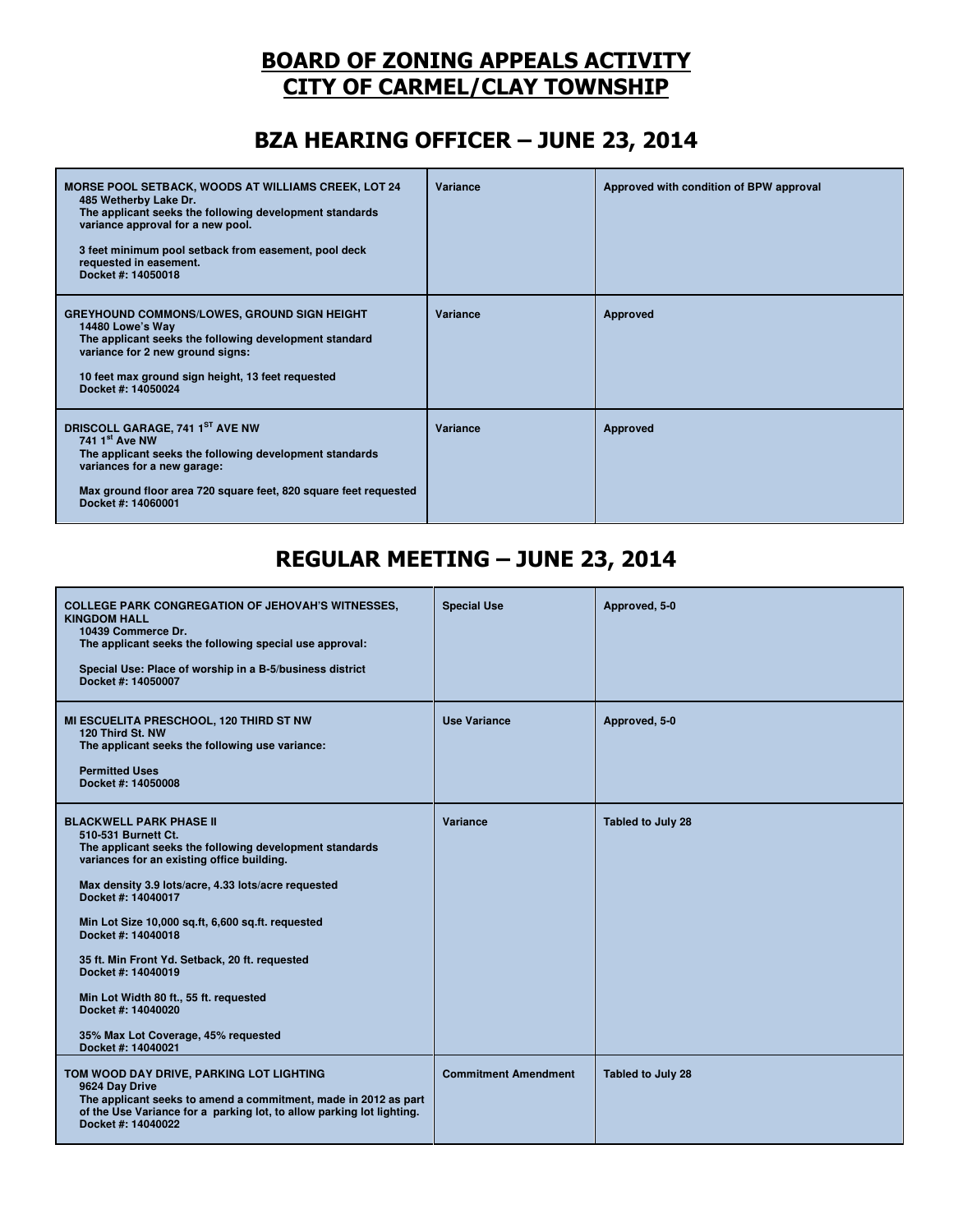# **City of Carmel Monthly Permits Issued Page 1**

| Issue<br>Date | Status | Permit<br>NO. | Subdiv Name                        | <b>Property Address</b>            | Permit Type Description                      | Estimated<br>Cost of<br>Constructio | Sq Ft    | <b>Contractor Name</b>            | <b>Contractor Address</b>      | Cont.City           | Cont.<br>Cont.Phone<br>Zip  | Propety Owner (as listed<br>per applicant) | Owner Adrs                               | Owner City          | Owner<br>State | Owner<br>Zip |
|---------------|--------|---------------|------------------------------------|------------------------------------|----------------------------------------------|-------------------------------------|----------|-----------------------------------|--------------------------------|---------------------|-----------------------------|--------------------------------------------|------------------------------------------|---------------------|----------------|--------------|
| 06/02/14      |        | 14040233      |                                    | 216 W CARMEL DR                    | COMMERCIAL NEW STRUCTURE                     | \$2,600,000                         | 7,332    | TONN AND BLANK<br>ONSTRUCTION LLC | 5721 PROGRESS RD               | NDIANAPOLIS         | 46241 (317) 423-1020        | <b>HORIZON BANK</b>                        | 631 S. FRANKLIN STREET                   | MICHIGAN CITY       |                | 46360        |
|               |        | 14050151      | <b>KENDALL WOOD</b>                | 673 KENDALL WOOD DRIVE             | RESIDENTIAL SINGLE FAMILY DWELLING           | \$3,250,000                         | 7,251    | <b>DREES HOMES</b>                | 00 E 96TH ST                   | NDIANAPOLIS         | 6270                        | REES HOMES                                 | 900 E 96TH ST                            | <b>INDIANAPOLIS</b> |                | 46240        |
|               |        | 14050158      |                                    | 41 1ST AVE NW                      | RESIDENTIAL SINGLE FAMILY DWELLING           | \$434,000                           | 5,232    | OLD TOWN DESIGN GROUP             | 132 RANGELINE RD S             | CARMEL              | 6032 (317) 626-8486         | RISCOLL, PETER J & JEAN M                  | 4839 SENATOR WAY                         | CARMEL              |                | 46032        |
|               |        | 14050159      | THE MEADOWS AT THE LEGACY          | 4076 KNIGHTSTOWN DR E              | RESIDENTIAL SINGLE FAMILY DWELLING           | \$184,000                           | 5.573    | RYLAND HOMES                      | 025 N RIVER RD #100            | NDIANAPOLIS         | 6240<br>(317) 846-4200      | ALCON NEST II LLC                          | 356 BEVERLY ROAD                         | <b>MCLEAN</b>       | <b>VA</b>      | 22101        |
|               |        | 14050164      | THE MEADOWS AT THE LEGACY          | 4035 KNIGHTSTOWN DR E              | RESIDENTIAL SINGLE FAMILY DWELLING           | \$186,000                           | 5,573    | RYLAND HOMES                      | 9025 N RIVER RD #100           | <b>INDIANAPOLIS</b> | 46240<br>(317) 846-4200     | ALCON NEST II LLC                          | 356 BEVERLY ROAD                         | <b>MCLEAN</b>       | <b>VA</b>      | 22101        |
|               |        | 14050180      | THE MEADOWS AT THE LEGACY          | 4049 KNIGHTSTOWN DR E              | RESIDENTIAL SINGLE FAMILY DWELLING           | \$190,000                           | 5.682    | RYLAND HOMES                      | 9025 N RIVER RD #100           | NDIANAPOLIS         | 46240 (317) 846-4200        | FALCON NEST II LLC                         | 356 BEVERLY ROAD                         | <b>MCLEAN</b>       | VA             | 22101        |
|               |        | 14050181      | THE MEADOWS AT THE LEGACY          | 4084 KNIGHTSTOWN DR E              | RESIDENTIAL SINGLE FAMILY DWELLING           | \$180,000                           | 5.464    | RYLAND HOMES                      | 9025 N RIVER RD #100           | <b>INDIANAPOLIS</b> | 46240<br>(317) 846-4200     | FALCON NEST II LLC                         | 1356 BEVERLY ROAD                        | <b>MCLEAN</b>       | <b>VA</b>      | 22101        |
|               |        | 14050184      |                                    | 4036 KNIGHTSTOWN DR E              | RESIDENTIAL SINGLE FAMILY DWELLING           | \$156,000                           | 4.632    | RYLAND HOMES                      | 9025 N RIVER RD #100           | NDIANAPOLIS         | (317) 846-4200<br>16240     | FALCON NEST II LLC                         | 356 BEVERLY ROAD                         | <b>MCLEAN</b>       | VA             | 22101        |
|               |        | 14050186      |                                    | 4014 KNIGHTSTOWN DR W              | RESIDENTIAL SINGLE FAMILY DWELLING           | \$180,000                           | 5,504    | RYLAND HOMES                      | 9025 N RIVER RD #100           | <b>INDIANAPOLIS</b> | 6240<br>(317) 846-4200      | FALCON NEST II LLC                         | 1356 BEVERLY ROAD                        | <b>MCLEAN</b>       | VA             | 22101        |
|               |        | 14050187      | WOODLAND SPRINGS                   | 1424 DONA DR                       | RESIDENTIAL REMODE                           | \$60,000                            | 195      | CUSTOM LIVING USA                 | 241 MAIN ST W UNIT             | CARMEL              | 6032                        | <b>BRAUER, JIM &amp; JEAN</b>              | 1424 DONA DR                             | CARMEL              |                | 46032        |
|               |        | 14050188      | WINDEMERE                          | 0348 HIGH GROVE DF                 | RESIDENTIAL REMODEI                          | \$175,000                           | 1.250    | CUSTOM LIVING USA                 | 241 MAIN ST W UNIT             | CARMEL              | 6032                        | GARWAZA, ANUJ & MANISHA                    | 0348 HIGH GROVE DI                       | CARMEL              |                | 46032        |
| 06/03/14      |        | 14050104      | <b>AURELWOOD</b>                   | 033 LAURELWOOD                     | RESIDENTIAL ADDITION-ROOM(S)                 | \$111,000                           | 524      | R.J. KLEIN & ASSOC., INC.         | 097 LAURELWOOD                 | CARMEL              | 317) 846-1666<br>6032       | VALKER, ALEXK                              | 033 LAURELWOOD                           | CARMEL              |                | 46032        |
|               |        | 14050171      | <b>OVERBROOK FARMS</b>             | 8839 PELHAM RD                     | RESIDENTIAL SINGLE FAMILY DWELLING           | \$322,000                           | 6.564    | <b>ISCHER HOMES</b>               | 602 E. 75TH ST STE 400         | NDIANAPOLIS         | 317) 348-2500<br>6250       | <b>ISCHER HOMES</b>                        | 602 E 75TH ST #400                       | <b>INDIANAPOLIS</b> |                | 46250        |
|               |        | 14050175      | <b>ILLAGE OF TOWNE POINTE, THE</b> | 3158 GATMAN CT                     | RESIDENTIAL SINGLE FAMILY DWELLING           | \$297,000                           | 6.322    | <b>FISCHER HOMES</b>              | 602 E. 75TH ST STE 400         | NDIANAPOLIS         | 6250<br>(317) 348-2500      | <b>ISCHER HOMES</b>                        | 602 E. 75TH ST STE 400                   | <b>INDIANAPOLIS</b> |                | 46250        |
|               |        | 14050176      |                                    | 947 W 146TH ST                     | RESIDENTIAL ATTACHED GARAGE OR CARPO         | \$14,716                            | 960      | DESIGNED STRUCTURES               | 3901 W STATE ROAD 47 SUITE 14  | HERIDAN             | (317) 758-6237<br>6069      | <b>MCDAVITT, DUANE</b>                     | 4563 BALLANTRAE CIRCLE                   | CARMEL              |                | 46074        |
|               |        | 14060001      |                                    | 4300 CLAY TERRACE BLVD. #135       | WALL SIGN PERMANENT                          | \$0                                 | 41       | <b>ISF SIGN SPECIALISTS</b>       | 6468 RUCKER RD                 | NDIANAPOLIS         | 46220 (317) 251-121         | <b>IMON PROPERTY GROUP</b>                 | 225 WASHINGTON ST W                      | <b>INDIANAPOLIS</b> |                | 46204        |
|               |        | 14060002      |                                    | 4300 CLAY TERRACE BLVD, #135       | PROJECTING SIGN PERMANENT                    | \$0                                 | 21       | <b>ISF SIGN SPECIALISTS</b>       | 6468 RUCKER RD                 | <b>INDIANAPOLIS</b> | $(317)$ 251-1219<br>16220 I | <b>IMON PROPERTY GROUP</b>                 | 225 WASHINGTON ST W                      | <b>INDIANAPOLIS</b> |                | 46204        |
|               |        | 14060003      |                                    | 4300 CLAY TERRACE BLVD. #135       | PROJECTING SIGN PERMANENT                    | \$0                                 | 13       | <b>ISF SIGN SPECIALISTS</b>       | 6468 BUCKER BD                 | <b>INDIANAPOLIS</b> | 46220 (317) 251-121         | <b>SIMON PROPERTY GROUP</b>                | 225 WASHINGTON ST W                      | <b>INDIANAPOLIS</b> |                | 46204        |
| 06/04/14      |        | 14050111      | CHAPMAN'S CLAIM AT PRAIRIE VIE     | 3070 ABRAHAM RUN                   | RESIDENTIAL PORCH ADDITION                   | \$21,000                            | 137      | CHAMPION WINDOW CO                | <b>8461 CASTLEWOOD DR</b>      | NDIANAPOLIS         | 6250<br>(317) 579-630       | GOSSETT, DWIGHT & ALICE                    | 3070 ABRAHAM RUN                         | CARMEL              |                | 46033        |
|               |        | 14050147      | <b>WESTCHASE SUBDIVISION</b>       | 4562 STONEGATE CT                  | RESIDENTIAL ACCESSORY STRUCTURE              | \$100,000                           | 725      | EXECUTIVE HOMES REMODELING        | 1010 THIRD AVE SW, STE 202     | CARMEL              | (317) 843-2740<br>6032      | CATE, JOHN & RACHEAL                       | 4562 STONEGATE COURT                     | CARMEL              |                | 46032        |
|               |        | 14050148      | MOFFITT FARM AT PRAIRIE VIEW       | 5912 SILAS MOFFITT WAY             | RESIDENTIAL REMODEI                          | \$6,000                             | 80       | CLAUS, DAVID                      | 5912 SILA MOFFIT               | CARMEL              | 16033                       | CLAUS, DAVID M                             | 5912 SILAS MOFFITT                       | CARMEL              |                | 46033        |
|               |        | 14050167      |                                    | 0425 COMMERCE DR #110              | COMMERCIAL TENANT FINISH                     | \$32,000                            | 544      | CFH ENTERPRISES LLC               | 236 W WARRICK                  | <b>INIGHTSTOWI</b>  | 46148<br>(765) 445-445      | <b>VEST CARMEL CP 1 LLC</b>                | 001 DOUGLAS BLVD #340                    | <b>ROSEVILLE</b>    | C.A            | 95661        |
|               |        | 14050168      |                                    | 1711 N PENNSYLVANIA ST #210        | COMMERCIAL TENANT FINISH                     | \$250,000                           | 12.780   | REI CONSTRUCTION LLC              | 016 3RD AVE SW #200            | <b>ARMEL</b>        | 317) 573-628<br>6032        | <b>REI REAL ESTATE SERVICES L</b>          | 1711 N PENNSYLVANIA ST #200              | CARMEL              |                | 46032        |
|               |        | 14050189      | <b>SMOKEY RIDGE</b>                | 3653 SMOKEY RIDGE PI               | <b>IFSIDENTIAL REMODE</b>                    | \$4,000                             | 16       | <b>OLIS, MARK</b>                 | 226 EVANSTON AVE               | NDIANAPOLIS         | 6220<br>317) 847-9602       | OPELAND, CAROLE                            | 3653 SMOKEY RIDGE                        | CARMEL              |                | 46033        |
|               |        | 14050197      | VILLAGE OF WESTCLAY                | 2662 ST JULIAN ST                  | RESIDENTIAL SINGLE FAMILY DWELLING           | \$401,000                           | 5 1 7 5  | PULTE HOMES OF INDIANA            | 1590 N MERIDIAN ST #530        | <b>ARMEL</b>        | 6032<br>317) 575-2350       | PULTE HOMES OF INDIANA LLC                 | 1590 MERIDIAN ST N STE 530               | CARMEL              |                | 46032        |
| 06/05/14      |        | 14050119      | <b>WOOD VALLEY ESTATES</b>         | 711 WOOD VALLEY DR                 | RESIDENTIAL PORCH ADDITION                   | \$20,000                            | 259      | DOUGLAS & ASSOCIATES              | 711 DEL PRADO DR               | NDIANAPOLIS         | 317) 885-0236<br>6227       | <b>MATHES, LINC</b>                        | 711 WOOD VALLEY DR                       | CARMEL              |                | 46032        |
|               |        | 14050165      | <b>ILLAGE OF WESTCLAY</b>          | 2071 BROUGHTON ST                  | <b>FEMPORARY USE SPECIAL EVENT</b>           | \$0                                 | $\Omega$ | A CLASSIC RENTAL                  | 333 E 86TH ST                  | NDIANAPOLIS         | 6240<br>(317) 253-0586      | RUDENTIA LLC                               | 2821 NEW MARKET ST E STE 103             | CARMEL              |                | 46032        |
|               |        | 14050173      | <b>BRIDLEBOURNE</b>                | <b>3533 SEDGEMOOR CIR</b>          | RESIDENTIAL SWIMMING POOL                    | \$52,000                            | 1,012    | TERRY POOL CO, INC                | 0350 N MICHIGAN RD             | CARMEL              | 317) 872-2502<br>6032       | LAYMON, MATTHEW & MELANI                   | <b>3509 SEDGEMOOR CIF</b>                | CARMEL              |                | 46032        |
|               |        | 14050198      | PLUM CREEK RIDGE                   | <b>5706 N CANTIGNY WAY</b>         | RESIDENTIAL ATTACHED GARAGE OR CARP          | \$19,128                            | 48       | CASE DESIGN/REMODELING            | 108 W CARMEL DR                | CARMEL              | (317) 846-2600<br>6032      | STUELPE, JOE & BECKY                       | <b>5706 CANTIGNEY WAY</b>                | CARMEL              |                | 46033        |
|               |        | 14050202      | <b>WILLIAMS RIDGE ESTATES</b>      | 1620 CARRIAGE LN                   | RESIDENTIAL SINGLE FAMILY DWELLING           | \$300,000                           | 7,761    | CAMDEN, STEVE & JULIE             | 10412 ALLISONVILLE RD #200     | <b>FISHERS</b>      | 16038<br>(317) 213-5181     | CAMDEN, STEVE & JULIE                      | 10412 ALLISONVILLE RD #200               | <b>FISHERS</b>      |                | 46038        |
|               |        | 14050206      | <b>WESTMONT</b>                    | 547 GOTLAND DR                     | RESIDENTIAL SINGLE FAMILY DWELLING           | \$202,000                           | 5,955    | RYLAND HOMES                      | 9025 N RIVER RD #100           | <b>INDIANAPOLIS</b> | 46240 (317) 846-4200        | RH OF INDIANA                              | 025 N. RIVER RD., #100                   | <b>INDIANAPOLIS</b> |                | 46240        |
|               |        | 14060037      |                                    | WORK DONE IN CLIENTS               | MASSAGE THERAPIST PERMIT                     | \$0                                 | $\Omega$ | BEDWELL, BRIANNA BROOKE           | 9042 CHADWELL CT #101          | <b>FISHERS</b>      | 16037<br>(317) 457-9050     | SELF OWNED BUSINESS                        | <b><i>NORK DONE IN CLIENTS HOMES</i></b> | CARMEL              |                |              |
| 06/09/14      |        | 14050145      | ENCLAVE OF CARMEL, THE             | 581 MELARK DR                      | RESIDENTIAL PORCH ADDITION                   | \$15,000                            | 140      | CENTENNIAL CONSTRUCTION           | 940 3RD AVE SW                 | CARMEL              | 16032<br>(317) 848-7634     | DOUGHERTY, JIM & MARCIA                    | <b>81 MELARK DR</b>                      | CARMEL              |                | 46032        |
|               |        | 14050166      | WARREN & PHELPS ADDITION           | 7 MAIN ST E                        | COMMERCIAL REMODE                            | \$15,000                            | 1,000    | CPM INC                           | 0053 N HAGUE RI                | NDIANAPOLIS         | 6256 (317) 842-8040         | <b>IAMILTON COUNTY</b>                     | 33 NINTH ST N, STE L 21                  | NOBLESVILLE         |                | 46060        |
|               |        | 14050177      | <b>BAYHILL AT WATERSTONE</b>       | 2046 PEBBLEPOINTE PASS             | TEMPORARY USE SPECIAL EVENT                  | \$0                                 | $\Omega$ | A CLASSIC RENTAL                  | 333 E 86TH ST                  | NDIANAPOLIS         | 6240 (317) 253-0586         | <b>VATERSTONE HOA</b>                      | 1711 COLLEGE AVE N STE 100               | CARMEL              |                | 46032        |
|               |        | 14060009      | THE MEADOWS AT THE LEGACY          | 4020 KNIGHTSTOWN DR W              | RESIDENTIAL SINGLE FAMILY DWELLING           | \$180,000                           | 5.535    | <b>RYLAND HOMES</b>               | 9025 N RIVER RD #100           | NDIANAPOLIS         | 46240<br>(317) 846-4200     | <b>RYLAND HOMES</b>                        | 9025 N MERIDIAN ST #100                  | <b>INDIANAPOLIS</b> |                | 46240        |
|               |        | 14060017      | THE SANCTUARY AT 116TH STREET      | <b>1505 COOL SPRINGS CT</b>        | RESIDENTIAL SINGLE FAMILY DWELLING           | \$330,000                           | 5.462    | RYAN HOMES INC                    | 3685 PRIORITY WAY S DR         | <b>NDIANAPOLIS</b>  | 6240                        | <b>RYAN HOMES INC</b>                      | 685 PRIORITY WAY S DR                    | <b>INDIANAPOLIS</b> |                | 46240        |
|               |        | 14060028      | CLAYBRIDGE AT SPRINGMILL           | 2776 NORFOLK LN                    | RESIDENTIAL REMODE                           | \$140,000                           | 945      | RYDELL, SUSAN                     | 8062 CHARLELOT DR              | NDIANAPOLIS         | (317) 753-2948<br>16268     | RADEZ, WILLIAM & LISA                      | 12776 NORFOLK LANE                       | CARMEL              |                | 46032        |
|               |        | 14060044      |                                    | 5829 116TH ST E                    | TEMPORARY USE SPECIAL EVENT                  | \$0                                 | $\Omega$ | A CLASSIC RENTAL                  | 1333 E 86TH ST                 | NDIANAPOLIS         | (317) 253-0586<br>16240     | <b>IHI PROPCO DEVELOPMENT.</b>             | 13795 S. MURLEN RD                       | OI ATHE             | KS             | 66062        |
|               |        | 14060070      |                                    | SELF OWNED BUSINESS                | MASSAGE THERAPIST PERMI                      | \$0                                 | $\Omega$ | HERNANDEZ, ROSA                   | 12405 KEELEY COURT BUILDING 11 | <b>ISHERS</b>       | 775) 247-307<br>16038       | SELF OWNED BUSINESS                        | VORK DONE IN CLIENTS HOMES               | CARMEL              |                | 46032        |
|               |        | 1406007       | VILLAGE OF WESTCLAY                | 833 LIMEHOUSE ST                   | ELECTRICAL PERMIT/INSPECTION                 | \$0                                 | $\Omega$ | MH ELECTRICAL SERVICES LLC        | 1218 S 150 W                   | GREENFIELD          | 16140<br>(317) 409-354      | RSAY, JAMES                                | 833 LIMEHOUSE ST                         | CARMEL              |                | 46032        |
| 06/10/14      |        | 14050003      | <b>BROOKSHIRE LAKES</b>            | 3145 HARRISON DR                   | RESIDENTIAL ADDITION-ROOM(S                  | \$23,687                            | 195      | AMERICAN SUNSPACE                 | 30012 C.R. 10 W                | <b>LKHART</b>       | 16514<br>(574) 304-3288     | OHANTGES, JOHN & DONN/                     | 3145 HARRISON                            | CARMEL              |                | 46033        |
|               |        | 14060073      |                                    | <b><i>NORK DONE IN CLIENTS</i></b> | MASSAGE THERAPIST PERMIT                     | \$0                                 |          | HANSEN, SCOTT                     | 6969 W 79TH ST                 | NDIANAPOLIS         | 16278                       | SELF OWNED BUSINESSS                       | VORK DONE IN CLIENTS HOMES               | CARMEL              |                | 46032        |
| 06/11/14      |        | 14050078      |                                    | 1 RANGE LINE RD N                  | TEMPORARY USE SPECIAL EVENT                  | \$0                                 |          | ST CHRISTOPHERS CHURCH            | 1440 W MAIN ST                 | CARMEL              |                             | <b>NC BANK</b>                             | 1 RANGE LINE RD                          | CARMEL              |                | 46033        |
|               |        |               |                                    | 123<br><b>Total Permits:</b>       | <b>Total Estimated Cost of Construction:</b> |                                     |          |                                   | \$24,399,147.00                |                     | Total Sq.Ft.:               | 396,336                                    |                                          |                     |                |              |

Status(Stat Column) codes mean: O=Open/incomplete; C=Closed/completed (includes completed permits where C/O's are not issued-like demolition or separate electrical permits);<br>E=Expired-project may or may not have been compl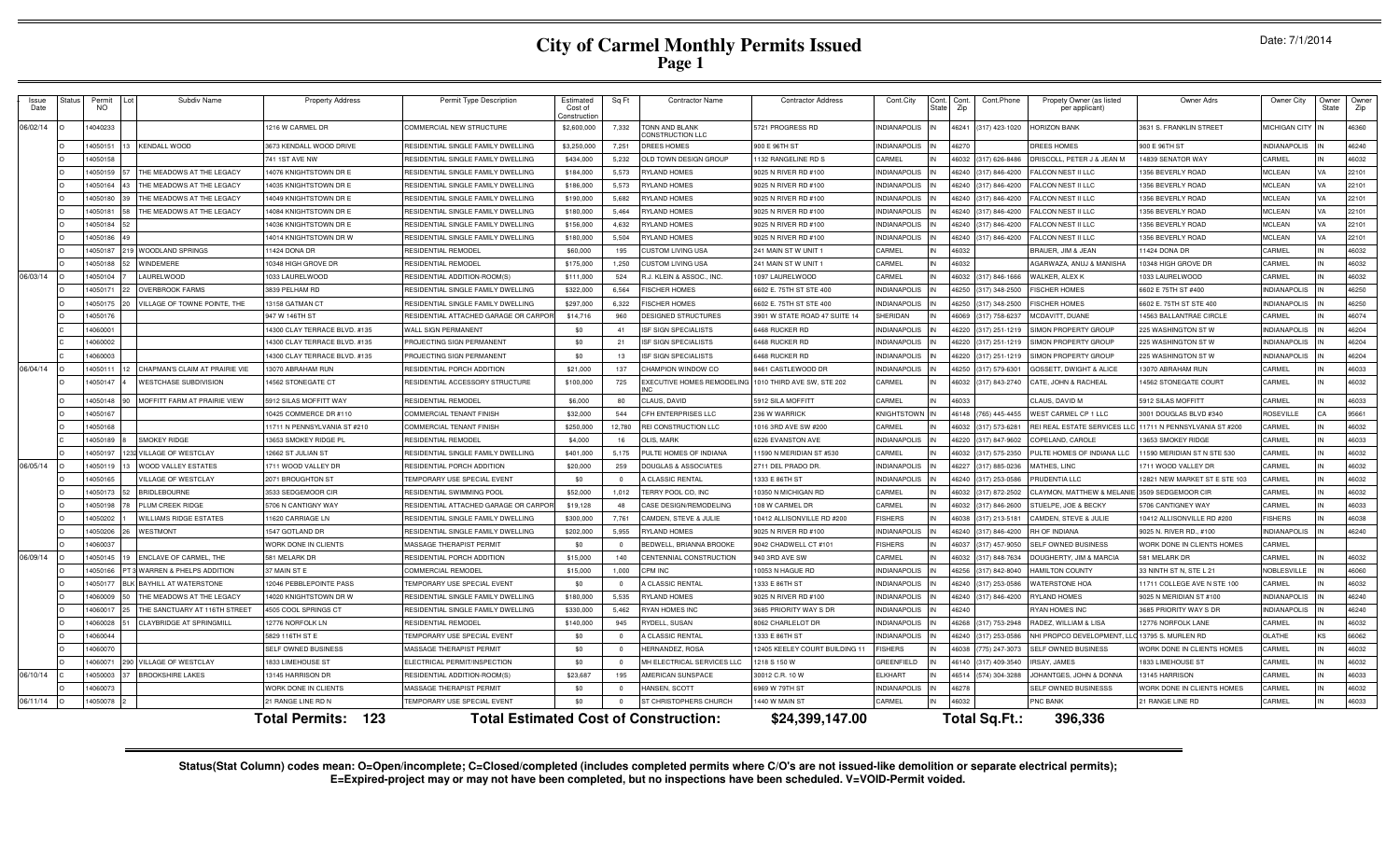# **City of Carmel Monthly Permits Issued Page 2**

| Issue<br>Date | <b>Status</b> | Permit<br>NO.        |     | Subdiv Name                   | <b>Property Address</b>                | Permit Type Description                                               | Estimated<br>Cost of<br>onstructio | Sq Ft             | <b>Contractor Name</b>             | <b>Contractor Address</b>                          | Cont.City                                  | State | Cont. Cont.<br>Zip | Cont.Phone           | Propety Owner (as listed<br>per applicant)      | Owner Adrs                                                   | Owner City                 | Owner<br>State | Owner<br>Zip   |
|---------------|---------------|----------------------|-----|-------------------------------|----------------------------------------|-----------------------------------------------------------------------|------------------------------------|-------------------|------------------------------------|----------------------------------------------------|--------------------------------------------|-------|--------------------|----------------------|-------------------------------------------------|--------------------------------------------------------------|----------------------------|----------------|----------------|
| 06/11/14      |               | 14050125             |     |                               | 2697 PENNSYLVANIA ST SUITE C           | COMMERCIAL TENANT FINISH                                              | \$250,000                          | 2.400             | RCW GENERAL CONTRACTORS            | <b>2612 SHERWOOD RD</b>                            | WILLIAMSON                                 |       | 48895              | (517) 655-3123       | HOMAS ENGLISH RETAIL REAL                       | 8500 KEYSTONE CROSSING #160                                  | NDIANAPOLIS                |                | 46240          |
|               |               | 14050172             | 166 | <b>COLLEGE MEADOWS</b>        | 051 CHEVY CHASE LN                     | RESIDENTIAL ADDITION AND REMODEI                                      | \$80,000                           | 924               | PIZARRO, HANS                      | 051 CHEVY CHASE LANE                               | INDIANAPOLIS                               |       | 46280              | (317) 366-1627       | <b>PIZARRO, HANS</b>                            | 1051 CHEVY CHASE LANE                                        | NDIANAPOLIS                |                | 46280          |
|               |               | 4060005              |     |                               | '01 CONGRESSIONAL BLVD                 | COMMERCIAL REMODEI                                                    | \$237,230                          | 7,600             | ETZEL ENGINEER AND BUILD           | 205 W WATER ST                                     | SAXONBURG                                  |       | 6056               | (724) 524-1280       | <b>REI INVESTMENTS</b>                          | 1711 MERIDIAN ST N #200                                      | CARMEI                     |                | 46032          |
|               |               | 14060010             |     | <b>MEEK SUBDIVISION</b>       | 0945 CORNELL ST #100 & #110            | RESIDENTIAL TWO-FAMILY DWELLING                                       | \$360,000                          | 3.677             | RMG AND SONS CONSTRUCTION          | 9900 N CR 950 E                                    | <b>RROWNSBURG</b>                          |       | 46112              | (317) 852-3284       | ARLEN, RICHARD                                  | 10955 CORNELL AVE                                            | INDIANAPOLIS               |                | 46280          |
|               |               | 14060011             |     | <b>MEEK SUBDIVISION</b>       | 0951 CORNELL ST #100 & #110            | RESIDENTIAL TWO-FAMILY DWELLING                                       | \$360,000                          | 3,677             | RMG AND SONS CONSTRUCTION          | 9900 N CR 950 E                                    | <b>BROWNSBURG</b>                          |       | 46112              | (317) 852-3284       | <b>CARLEN, RICHARD</b>                          | 0955 CORNELL AVE                                             | <b>NDIANAPOLIS</b>         |                | 46280          |
|               |               | 14060027             |     | T8 FRANK HARVEY ADDITION      | 1635 E 109 ST                          | RESIDENTIAL ACCESSORY STRUCTUR                                        | \$4,000                            | 199               | KIRKBRIDE, JEREMY & TERESA         | 635 E 109TH ST                                     | CARMEL                                     |       | 46280              |                      | KIRKBRIDE, JEREMY                               | 1635 E 109TH ST                                              | CARMEL                     |                | 46280          |
|               |               | 14060033             |     | <b>GRANDIN HALL</b>           | 5374 RANDOLPH CRESCENT DR              | RESIDENTIAL SINGLE FAMILY DWELLING                                    | \$545,000                          | 7.744             | <b>NEDGEWOOD BUILDING CO., LL</b>  | 32 1 ST ST NE                                      | CARMEL                                     |       | 46032              |                      | WEDGEWOOD BUILDING CO.,                         | 32 1ST ST NE                                                 | CARMEL                     |                | 46032          |
|               |               | 14060040             |     | <b>COTTAGES AT CARMEL</b>     | 461 CHIMNEY ROCK DR                    | RESIDENTIAI TOWNHOMI                                                  | \$175,000                          | 2.766             | HIGHLINEUS, LLC                    | 1057 ALLISONVILLE RD, STE 207                      | <b>FISHERS</b>                             |       | 46038              |                      | HIGHLINEUS, LLC                                 | 1057 ALLISONVILLE RD, STE 207                                | <b>FISHERS</b>             |                | 46038          |
|               |               | 14060042             |     | <b>COTTAGES AT CARMEI</b>     | 455 CHIMNEY ROCK DR                    | RESIDENTIAL TOWNHOME                                                  | \$175,000                          | 2,686             | <b>HIGHLINEUS, LLC</b>             | 1057 ALLISONVILLE RD, STE 207                      | <b>ISHERS</b>                              |       | 46038              |                      | HIGHLINEAUS, LLC                                | 1057 ALLISONVILLE RD, STE 207                                | <b>ISHERS</b>              |                | 46038          |
|               |               | 14060043             |     |                               | 1320 CITY CENTER DF                    | COMMERCIAL TENANT FINISH                                              | \$213,000                          | 16.007            | CAPITOL CONSTRUCTION               | 1051 VILLAGE SQUARE LANE                           | <b>FISHERS</b>                             |       | 46038              |                      | ALLIED SOLUTIONS                                | 1320 CITY CENTER DF                                          | CARMEL                     |                | 46032          |
|               |               | 406007               |     |                               | <b><i>NORK DONE IN CLIENTS</i></b>     | <b>MASSAGE THERAPIST PERMIT</b>                                       | \$0                                | $\overline{0}$    | FREELING, CHONIT/                  | 8439 AUTUMN LEAF CT APT 6                          | <b>INDIANAPOLIS</b>                        |       | 46268              |                      | SELF EMPLOYED                                   |                                                              | CARMEL                     |                |                |
| 06/12/14      |               | 14050130             |     |                               | 235 KEYSTONE WAY                       | <b>GENERAL TEMPORARY USE</b>                                          | \$0                                | $\mathbf{0}$      | USA FIREWORKS                      | 800 RECORDS ST STE A                               | NDIANAPOLIS                                |       | 46226              | (317) 546-8522       | RAMCO GERSHENSON INC                            | 675 WEST LANE AVE                                            | <b>JPPFF</b><br>ARI INGTON |                | 43221          |
|               |               | 14050131             |     |                               | 13664 N MERIDIAN ST                    | GENERAL TEMPORARY USE                                                 | \$0                                | $\circ$           | <b>USA FIREWORKS</b>               | 7800 RECORDS ST STE A                              | <b>INDIANAPOLIS</b>                        |       | 46226              | (317) 546-8522       | CENTRO HERITAGE SPE5 LLC                        | 131 DARTMOUTH ST                                             | <b>BOSTON</b>              | MA             | 02116          |
|               |               | 14060014             |     | THE SANCTUARY AT 116TH STREET | 4540 GOLDEN EAGLE CT                   | RESIDENTIAL SINGLE FAMILY DWELLING                                    | \$375,000                          | 6.131             | <b>RYAN HOMES INC</b>              | 3685 PRIORITY WAY S DR                             | <b>INDIANAPOLIS</b>                        |       | 46240              |                      | RYLAND HOMES                                    | 9025 RIVER RD #100                                           | <b>INDIANAPOLIS</b>        |                | 46240          |
|               |               | 14060018             |     | <b>DELAWARE TRACE</b>         | 5255 APACHE MOON                       | RESIDENTIAL PORCH ADDITION                                            | \$13,000                           | 256               | KILIAN. THOMAS J                   | 5255 APACHE MOON                                   | CARMEL                                     |       | 46033              | (317) 340-3363       | KILIAN, THOMAS,                                 | 5255 APACHE MOON                                             | CARMEL                     |                | 46033          |
|               |               | 14060023             |     | <b>WILLIAMSON RUN</b>         | 3730 POWER DR                          | RESIDENTIAL REMODEL                                                   | \$63,000                           | 1,891             | BOOHER BUILDING &<br>REMODELING    | 37 E GARNER RD #200                                | <b>BROWNSBURG</b>                          |       | 46112              | (317) 852-5546       | ORGEY, CRAIG                                    | 3730 POWER DR                                                | CARMEL                     |                | 46033          |
|               |               | 14060053             |     | IPT NORTH AUGUSTA             | 4004 W 96 ST                           | GENERAL TEMPORARY USE                                                 | \$0                                | $\Omega$          | <b>USA FIREWORKS</b>               | 7800 RECORDS ST STE A                              | <b>INDIANAPOLIS</b>                        |       | 46226              | (317) 546-8522       | <b>A &amp; A DEVELOPMENT CORP</b>               | 9699 MICHIGAN RD N                                           | CARMEL                     |                | 46032          |
|               |               | 14060092             |     |                               | SELF OWNED BUSINESS                    | MASSAGE THERAPIST PERMIT                                              | \$0                                | $\mathbf{0}$      | TWIST, LISA                        | 449 DOMINION DR                                    | ZIONSVILLE                                 |       | 16077              | (317) 400-270        | <b>SELF OWNED BUSINESS</b>                      | WORK DONE IN CLIENTS HOMES                                   | CARMEL                     |                | 46032          |
| 06/13/14      |               | 14060038             |     | <b>CONCORD VILLAGE</b>        | 305 N CONCORD LN                       | RESIDENTIAL REMODEI                                                   | \$20,905                           | 847               | CMH BUILDERS, INC                  | 2040 S LYNHURST DR                                 | <b>INDIANAPOLIS</b>                        |       | 46241              | (317) 629-1226       | <b>WENGER, HEATHER</b>                          | 305 CONCORD LN                                               | CARMEL                     |                | 46032          |
| 06/16/14      |               | 14050191             |     | <b>INGLENOOK</b>              | 2217 IRISH ROSE LANE                   | RESIDENTIAL SINGLE FAMILY DWELLING                                    | \$160,000                          | 3,097             | AND DEVELOPMENT & BUILDING         | 564 W. 77TH ST S DR                                | NDIANAPOLIS                                |       | 16260              | (317) 442-7773       | AND DEVELOPMENT & BUILDING                      | 564 W. 77TH ST S DR                                          | NDIANAPOLIS                |                | 46260          |
|               |               | 14050193             | 23  | <b>INGLENOOK</b>              | 2225 IRISH ROSE LN                     | RESIDENTIAL SINGLE FAMILY DWELLING                                    | \$160,000                          | 3,097             | LAND DEVELOPMENT & BUILDING        | 564 W. 77TH ST S DR                                | <b>INDIANAPOLIS</b>                        |       |                    | 46260 (317) 442-7773 | LAND DEVELOPMENT & BUILDING 564 W. 77TH ST S DR |                                                              | <b>INDIANAPOLIS</b>        |                | 46260          |
|               |               | 14050195             |     | <b>INGLENOOK</b>              | 2231 IRISH ROSE                        | RESIDENTIAL SINGLE FAMILY DWELLING                                    | \$160,000                          | 3,764             | LAND DEVELOPMENT & BUILDING        | 564 W. 77TH ST S DR                                | <b>INDIANAPOLIS</b>                        |       | 46260              | (317) 442-7773       | AND DEVELOPMENT & BUILDING 564 W. 77TH ST S DR  |                                                              | NDIANAPOLIS                |                | 46260          |
|               |               | 4060052              |     | THE MEADOWS AT THE LEGACY     | 4052 KNIGHTSTOWN DR E                  | RESIDENTIAL SINGLE FAMILY DWELLING                                    | \$155,000                          | 4.594             | <b>RYLAND HOMES</b>                | 025 N RIVER RD #100                                | <b>INDIANAPOLIS</b>                        |       | 46240              | (317) 846-4200       | ALCON NEST II LLC                               | 356 BEVERLY ROAD                                             | MCLEAN                     |                | 22101          |
|               |               | 2000001              |     |                               | 1700 N MERIDIAN ST #325                | OMMERCIAL REMODEL                                                     | \$63,888                           | 3.775             | <b>IOKANSON CONSTRUCTION INC</b>   | 201 W 103RD ST #400                                | <b>INDIANAPOLIS</b>                        |       | 16290              | (317) 633-6300       | <b>IEALTHCARE REALTY LLC</b>                    | 201 W 103RD ST #400                                          | NDIANAPOLIS                |                | 46290          |
|               |               | 14060080             |     |                               | 2525 W 141 ST - CELL TOWER             | COMMERCIAL CELL TOWER                                                 | \$14,000                           | 80 <sub>1</sub>   | PERFECT WIRELESS                   | 405 W 96TH ST                                      | <b>INDIANAPOLIS</b>                        |       | 46268              | $(317) 753 - 1141$   | AMERICAN TOWER                                  | 3099 E 14TH AVE                                              | COLUMBUS                   |                | 43219          |
| 06/17/14      |               | 14060021             |     |                               | 303 CONGRESSIONAL BLVD                 | COMMERCIAL REMODEL                                                    | \$7,000                            | 450               | ALDERSON COMMERCIAL GROUP          | 1530 AMERICAN WAY #210                             | GREENWOOD                                  |       |                    | 46143 (317) 889-3800 | <b>SEVEN CORNERS</b>                            | 303 CONGRESSIONAL BLVD                                       | CARMEL                     |                | 46032          |
|               |               | 14060036             |     | 90 STANFORD PARK              | 13615 CUPPERTINO LANE                  | RESIDENTIAL REMODEL                                                   | \$18,000                           | 726               | ELLIOTT CONSTRUCTION               | 127 ISLAND WOODS DR                                | <b>INDIANAPOLIS</b>                        |       | 46220              |                      | REINHARDT, DAVID                                | 13615 CUPPERTINO LN                                          | CARMEL                     |                | 46032          |
|               |               | 14060082             |     |                               | 211 SW SECOND ST                       | COMMERCIAL CELL TOWER                                                 | \$25,000                           | 50                | PBM WIRELESS                       | 869 WINDJAMMER DR                                  | <b>BROWNSBURG</b>                          |       | 46112              | (317) 501-9164       | CARMEL COMMUNICATION CEN                        | 31 FIRST AVENUE NW                                           | CARMEL                     |                | 46032          |
|               |               | 14060109             |     | 244 VILLAGE OF MOUNT CARMEL   | 432 HALDALE DR                         | ELECTRICAL PERMIT/INSPECTION                                          | \$0                                | $\Omega$          | ASHPAUGH ELECTRIC, INC             | 7902 N US 31, STE 5                                | WESTFIELD                                  |       | 46074<br>46140     | (317) 896-2605       | SCHARADIN, NELSON                               | 432 HALDALE DR                                               | CARMEL<br>CARMEL           |                | 46032          |
|               |               | 14060110             |     |                               | 12916 ANDOVER DR - 2 ELECTRICAL CABII  | ELECTRICAL PERMIT/INSPECTION                                          | \$0                                | $\overline{0}$    | SIGNAL CONSTRUCTION INC.           | 639 W. US 40                                       | GREENFIELD                                 |       |                    | (317) 894-0120       | CITY OF CARMEL-STREET DEP                       | ONE CIVIC SQUARE                                             |                            |                | 46032          |
|               |               | 1406011              |     |                               | 5829 116TH ST E                        | <b>FEMPORARY USE SPECIAL EVENT</b>                                    | \$0                                | $\Omega$          | A CLASSIC RENTAL                   | 1333 E 86TH ST                                     | <b>INDIANAPOLIS</b>                        |       | 46240              | (317) 253-0586       | VHI PROPCO DEVELOPMENT,                         | 13795 S. MURLEN RD                                           | OLATHE<br>CARMEL           | KS.            | 66062          |
|               |               | 14060115             |     |                               | 101 S FOURTH AVE                       | ELECTRICAL PERMIT/INSPECTION                                          | \$0                                | $\Omega$          | P.W. GOLLMER ELECRIC INC           | 10418 HAGUE RD                                     | <b>FISHERS</b>                             |       | 46038              | (317) 577-8487       | ARMEL CLAY SCHOOL CORP                          | 185 131ST ST E                                               | CARMEL                     |                | 46033          |
| 06/18/14      |               | 14060015             |     | WESTMONT                      | 4501 HAZEL DELL PKWY                   | <b>INSTITUTIONAL REMODEL</b>                                          | \$1,480,000                        | 11,000            | PEPPER CONSTRUCTION<br>COMPANY     | 850 15TH ST W                                      | <b>INDIANAPOLIS</b><br><b>INDIANAPOLIS</b> |       | 16202              | (317) 681-1000       | HAZEL DELL CHRISTIAN CHURC                      | 4501 HAZEL DELL PKWY                                         | <b>INDIANAPOLIS</b>        |                | 46033<br>46240 |
|               |               | 14060054<br>14060118 |     |                               | 765 JUTLAND DR<br>WORK DONE IN CLIENTS | RESIDENTIAL SINGLE FAMILY DWELLING<br><b>MASSAGE THERAPIST PERMIT</b> | \$248,236<br>\$0                   | 5,957<br>$\Omega$ | M/I HOMES<br><b>O'BRYANT, AMY</b>  | <b>8500 KEYSTONE CROSSING</b><br>3865 FERNLEAF WAY | CARMEL                                     |       | 46240<br>46033     | (317) 255-9900       | <b>M/I HOMES</b><br>SELF OWNED BUSINESSS        | 8500 KEYSTONE CROSSING STE 590<br>WORK DONE IN CLIENTS HOMES | CARMEL                     |                | 46032          |
| 06/19/14      |               |                      |     |                               |                                        |                                                                       |                                    |                   |                                    |                                                    |                                            |       |                    |                      |                                                 |                                                              |                            | PA             | 15317          |
|               |               | 14060083             |     |                               | 750 E 106 ST - CELL TOWER              | COMMERCIAL CELL TOWER                                                 | \$20,000                           | 100               | HEARTLAND SOLUTIONS                | 0277 LEASES CORNER CT                              | CAMBY                                      |       |                    | 46113 (317) 696-9563 | <b>CROWN CASTLE</b>                             | 1 GRANDVIEW CIR #220                                         | CANONSBURG                 |                |                |
|               |               | 14060084             |     |                               | 1451 E 96 ST - CELL TOWER              | COMMERCIAL CELL TOWER                                                 | \$20,000                           | 100               | HEARTLAND SOLUTIONS                | 0277 LEASES CORNER CT                              | CAMBY                                      |       |                    | 46113 (317) 696-9563 | CITY OF CARMEL                                  | ONE CIVIC SQUARE                                             | CAMMEL                     |                | 46032          |
|               |               | 14060089             |     | 132 BROOKSHIRE NORTH          | 4533 ABBEY DR                          | RESIDENTIAL ADDITION-ROOM(S)                                          | \$90,000                           | 1.473             | CK DESIGN AND BUILD                | <b>8809 E WASHINGTON ST</b>                        | <b>INDIANAPOLIS</b>                        |       | 46219              | (317) 899-5282       | STORRS, RICHARD                                 | 4533 ABBEY DRIVE                                             | CARMEL                     |                | 46033          |
|               |               | 14060100             |     | 829 VILLAGE OF WESTCLAY       | 12178 HOOVER RD                        | RESIDENTIAL SINGLE FAMILY DWELLING                                    | \$368,000                          | 5,716             | <b>NEDGEWOOD BUILDING CO., LLC</b> | 32 1ST ST NE                                       | CARMEL                                     |       | 46032              |                      | WEDGEWOOD BUILDING CO., LI                      | 32 1ST ST NE                                                 | CARMEL<br>TULSA            | OK             | 46032          |
|               |               | 14060108             |     |                               | 2200 E 116TH STREET                    | COMMERCIAL REMODEL                                                    | \$150,000                          | 16.582            | HASSER CONSTRUCTION                | <b>835 WHITE OAK CT</b>                            | <b>INDIANAPOLIS</b>                        |       | 46220              | (317) 714-2415       | COST PLUS                                       | PO BOX 35547                                                 |                            |                | 74153          |
| 06/20/14      |               | 14030162             |     |                               | 1960 SPRING MILL RD                    | RESIDENTIAL DETACHED GARAGE OR CARPO                                  | \$34,000                           | 624               | RL HAHN RESIDENTIAL                | 2739 BARBANO CT                                    | CARMEL                                     |       | 46032              |                      | OTTO FRENZEL                                    | 1960 SPRINGMILL RD                                           | CARMEL                     |                | 46032          |
|               |               |                      |     |                               | <b>Total Permits: 123</b>              | <b>Total Estimated Cost of Construction:</b>                          |                                    |                   |                                    | \$24,399,147.00                                    |                                            |       |                    | Total Sq.Ft.:        | 396,336                                         |                                                              |                            |                |                |

Status(Stat Column) codes mean: O=Open/incomplete; C=Closed/completed (includes completed permits where C/O's are not issued-like demolition or separate electrical permits);<br>E=Expired-project may or may not have been compl